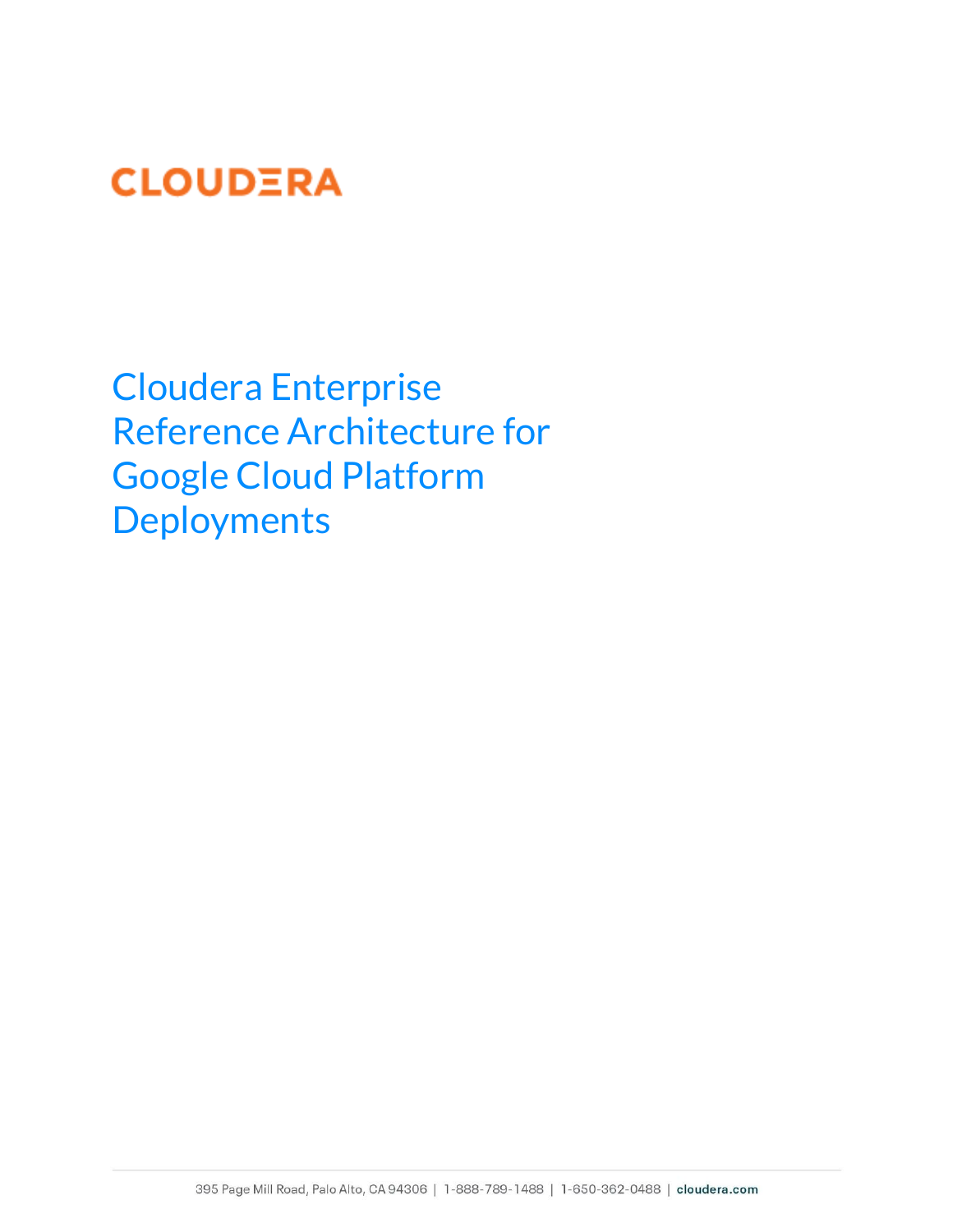### **Important Notice**

© 2010-2019 Cloudera, Inc. All rights reserved.

Cloudera, the Cloudera logo, and any other product or service names or slogans contained in this document, except as otherwise disclaimed, are trademarks of Cloudera and its suppliers or licensors, and may not be copied, imitated or used, in whole or in part, without the prior written permission of Cloudera or the applicable trademark holder.

Hadoop and the Hadoop elephant logo are trademarks of the Apache Software Foundation. All other trademarks, registered trademarks, product names and company names or logos mentioned in this document are the property of their respective owners to any products, services, processes or other information, by trade name, trademark, manufacturer, supplier or otherwise does not constitute or imply endorsement, sponsorship or recommendation thereof by us.

Complying with all applicable copyright laws is the responsibility of the user. Without limiting the rights under copyright, no part of this document may be reproduced, stored in or introduced into a retrieval system, or transmitted in any form or by any means (electronic, mechanical, photocopying, recording, or otherwise), or for any purpose, without the express written permission of Cloudera.

Cloudera may have patents, patent applications, trademarks, copyrights, or other intellectual property rights covering subject matter in this document. Except as expressly provided in any written license agreement from Cloudera, the furnishing of this document does not give you any license to these patents, trademarks copyrights, or other intellectual property.

The information in this document is subject to change without notice. Cloudera shall not be liable for any damages resulting from technical errors or omissions which may be present in this document, or from use of this document.

#### Cloudera, Inc.

395 Page Mill Road Palo Alto, CA 94306 [info@cloudera.com](mailto:info@cloudera.com)

US: 1-888-789-1488 Intl: 1-650-362-0488 [www.cloudera.com](http://www.cloudera.com/)

#### Release Information

Version: 6.3 Date: 2019-07-30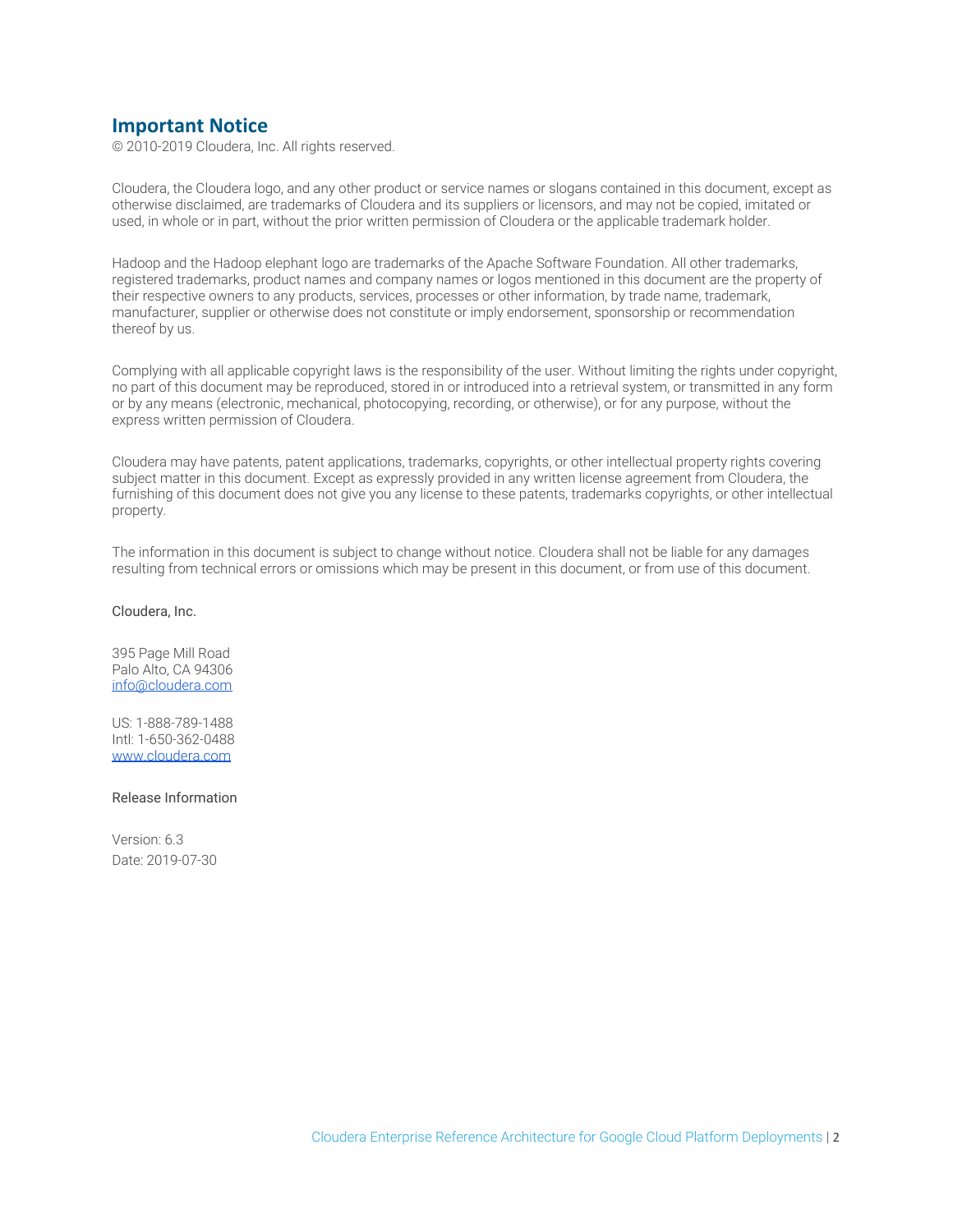# Table of Contents

**[Abstract](#page-3-0)** 

[Cloudera on Google Cloud Platform](#page-4-0) [Google Cloud Platform Overview](#page-4-1) [Compute Engine](#page-4-2) [Cloud Storage](#page-4-3) **[Interconnect](#page-4-4)** [Deployment Architecture](#page-5-0) [Workloads, Roles, and Machine Types](#page-5-1) Master Node Services [Worker Node Services](#page-6-0) [Edge Node Services](#page-6-1) [Machine Types](#page-6-2) [Regions and Zones](#page-7-0) [Networking, Connectivity, and Security](#page-7-1) [Recommended Images](#page-7-2) [Storage Options and Configuration](#page-7-3) [Google Compute Engine](#page-8-0) [Persistent Disks](#page-8-1) [Local SSD](#page-8-2) [Google Cloud Storage](#page-8-3) [Root Device](#page-8-4) [Capacity Planning](#page-8-5) [Relational Databases](#page-9-0) **[Installation and Software Configuration](#page-9-1) [Preparation](#page-9-2)** [Provisioning Instances](#page-9-3) [Setting Up Instances](#page-9-4) [Deploying Cloudera Enterprise](#page-9-5) [Cloudera Enterprise Configuration Considerations](#page-10-0) **[HDFS](#page-10-1) [Durability](#page-10-2) [Availability](#page-10-3) [ZooKeeper](#page-10-4)** [Flume](#page-10-5) **[Summary](#page-10-6)** [References](#page-13-0) [Cloudera Enterprise](#page-13-1)

[Google Cloud Platform](#page-13-2)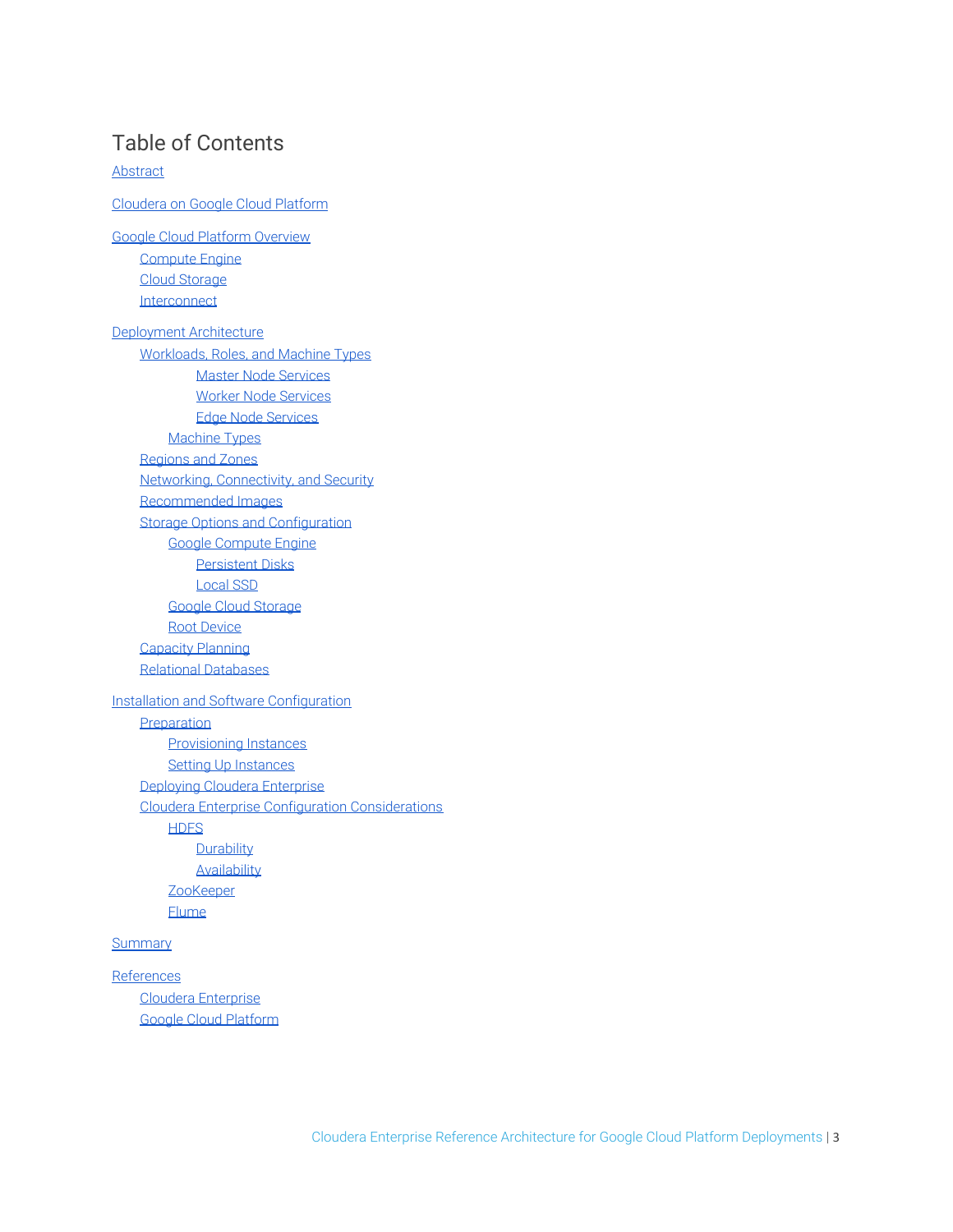# <span id="page-3-0"></span>**Abstract**

An organization's requirements for a big-data solution are simple: Acquire and combine any amount or type of data in its original fidelity, in one place, for as long as necessary, and deliver insights to all kinds of users, as quickly as possible.

Cloudera, an enterprise data management company, introduced the concept of the enterprise data hub (EDH): a central system to store and work with all data. The EDH has the flexibility to run a variety of enterprise workloads (for example, batch processing, interactive SQL, enterprise search, and advanced analytics) while meeting enterprise requirements such as integration to existing systems, robust security, governance, data protection, and management. The EDH is the emerging center of enterprise data management. The EDH builds on [Cloudera Enterprise,](https://www.cloudera.com/products/enterprise-data-hub.html) which consists of the open-source Cloudera Distribution including Apache Hadoop (CDH), a suite of management software and enterprise-class support.

In addition to needing an enterprise data hub, enterprises are looking to move or add this powerful data-management infrastructure to the cloud for operational efficiency, cost reduction, compute and capacity flexibility, and speed and agility.

As organizations embrace Hadoop-powered big-data deployments in cloud environments, they also want enterprise-grade security, management tools, and technical support--all of which are part of Cloudera Enterprise.

Customers of Cloudera and Google Cloud Platform can now run the EDH in the Google cloud, leveraging the power of the Cloudera Enterprise platform and the flexibility of the Google cloud.

[Cloudera Reference Architecture documents](http://www.cloudera.com/documentation/other/reference-architecture.html) illustrate example cluster configurations and certified partner products. The Cloud RAs are not replacements for [official statements of supportability](https://www.cloudera.com/documentation/enterprise/6/release-notes/topics/rg_cloud_and_virtualization.html#concept_ylw_bxl_rcb), rather they're quides to assist with deployment and sizing options. Statements regarding supported configurations in the RA are informational and should be cross-referenced with the [latest documentation.](https://www.cloudera.com/documentation.html)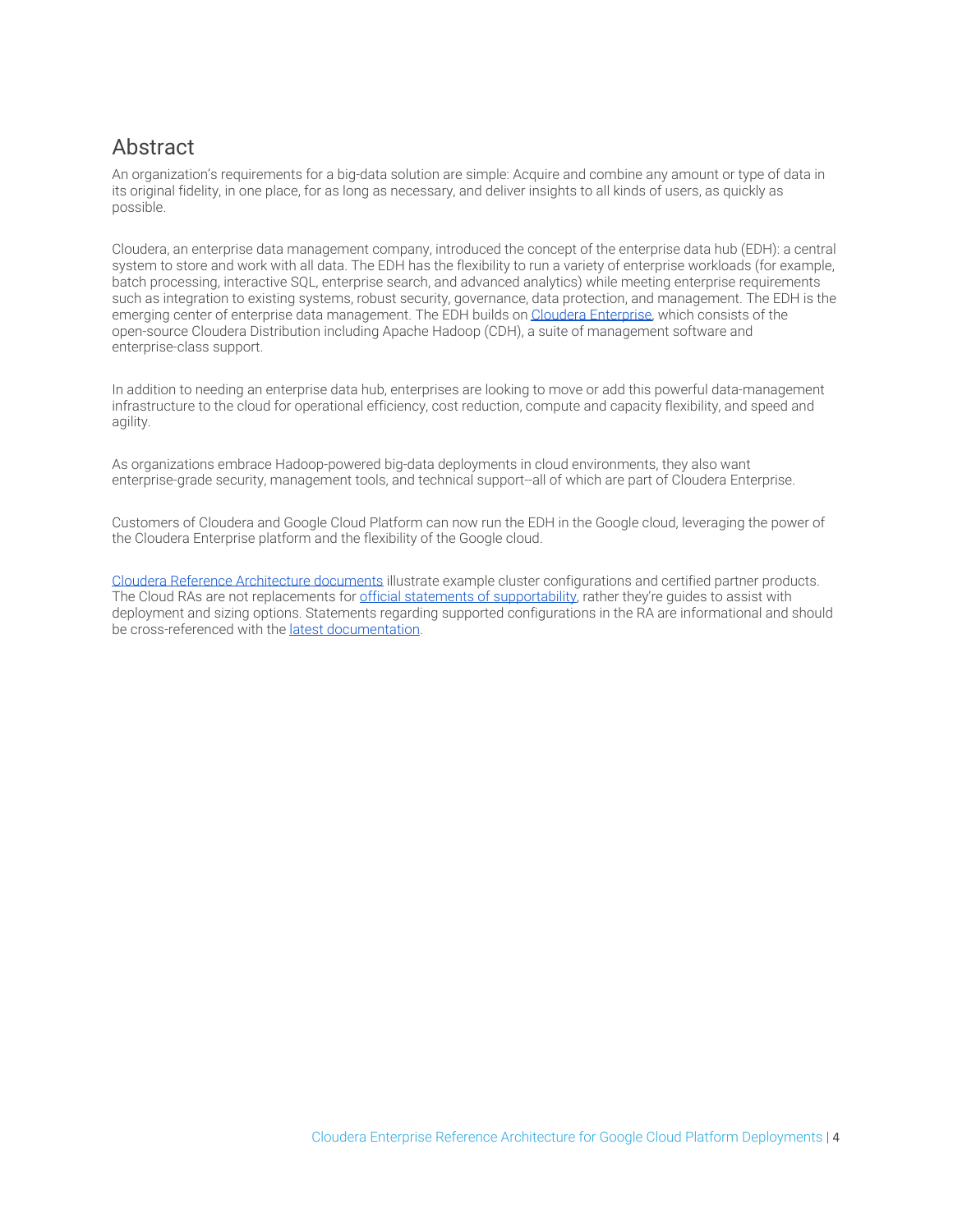# <span id="page-4-0"></span>Cloudera on Google Cloud Platform

Cloudera and Google make it possible for organizations to deploy the Cloudera solution as an EDH on Google Cloud Platform. This joint solution combines Cloudera's expertise in large-scale data management and analytics with Google's expertise in cloud computing.

In this white paper, we provide an overview of best practices for running Cloudera Enterprise on Google Cloud Platform and leveraging different Google Cloud Platform services such as Compute Engine, Cloud Storage, and Cloud Interconnect.

# <span id="page-4-1"></span>Google Cloud Platform Overview

Run your application on [Google's infrastructure](https://cloud.google.com/why-google-cloud/), the same infrastructure that provides fast query results, serves video, and provides email services to millions. Their offerings consists of several different services, ranging from storage to compute, to higher up the stack for automated scaling, messaging, queuing, and other services. Cloudera Enterprise deployments can use the following service offerings.

## <span id="page-4-2"></span>Compute Engine

With [Google Compute Engine,](https://cloud.google.com/compute/) users can utilize high-performance virtual machines powered by Google's global network, paying only for what they use. For this deployment, Compute Engine instances are the equivalent of servers that run Hadoop. Compute Engine offers several different [types of instances with different pricing options](https://cloud.google.com/compute/pricing). For Cloudera Enterprise deployments, each individual node in the cluster conceptually maps to an individual server. A list of supported instance types and their roles in a Cloudera Enterprise deployment are described later in this document.

# <span id="page-4-3"></span>Cloud Storage

[Google Cloud Storage](https://cloud.google.com/storage/) allows users to store and retrieve various sized data objects using simple API calls. Several product options are available, depending on the performance needs of the organization; all options provide a high degree of durability.

### <span id="page-4-4"></span>**Interconnect**

[Google Cloud Hybrid Connectivity](https://cloud.google.com/hybrid-connectivity/) provides several means to establish connectivity between your data center and Compute Engine networks, ranging from Cloud VPN to direct peering to carrier interconnect.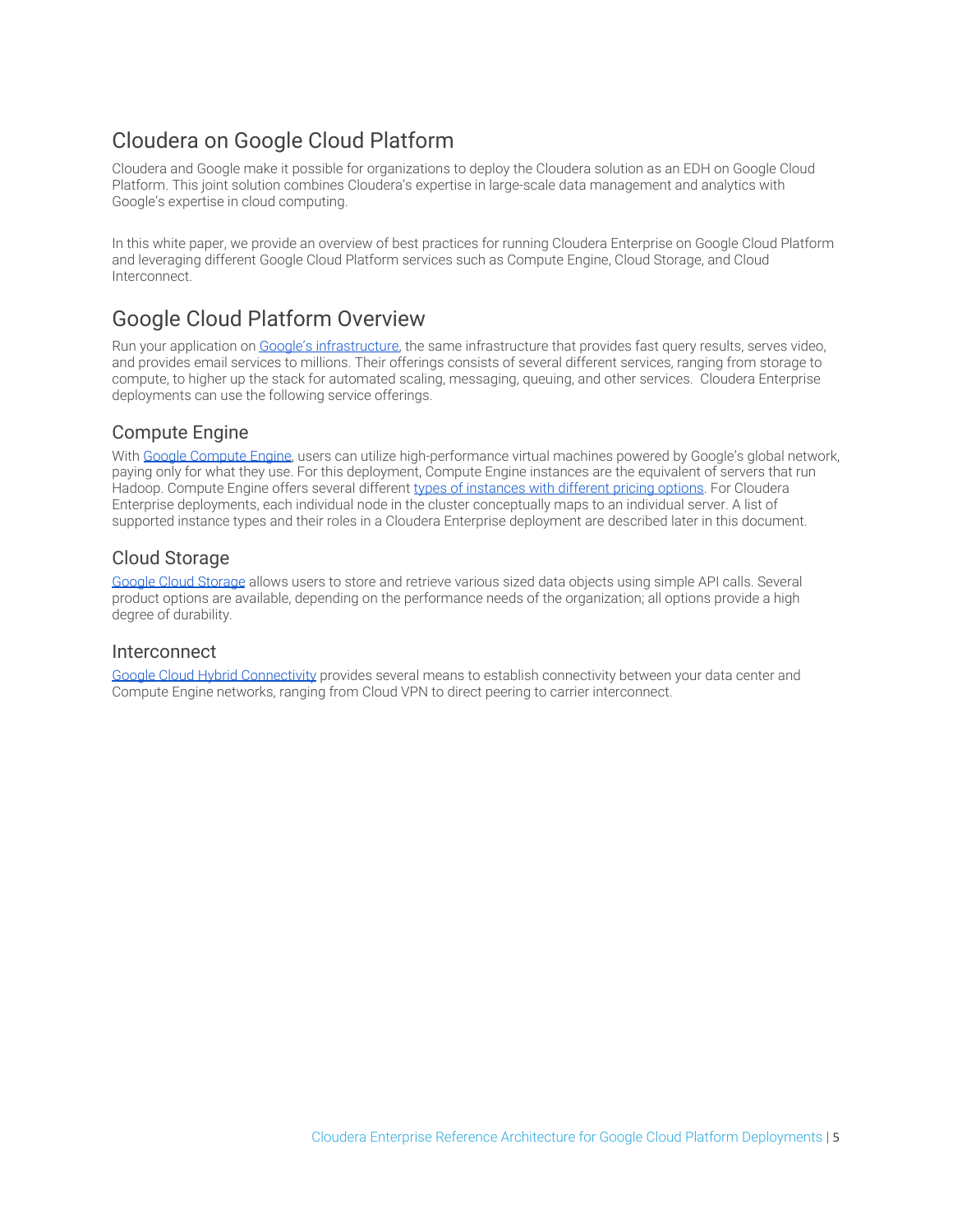# <span id="page-5-0"></span>Deployment Architecture

# System Architecture Best Practices

This section describes Cloudera's recommendations and best practices applicable to Hadoop cluster system architecture.

#### Java

Refer to [CDH and Cloudera Manager Supported JDK Versions](https://www.cloudera.com/documentation/enterprise/6/release-notes/topics/rg_java_requirements.html) for a list of supported JDK versions.

### Right-size Server Configurations

Cloudera recommends deploying three or four machine types into production:

- Master Node. Runs the Hadoop master daemons: NameNode, Standby NameNode, YARN Resource Manager and History Server, the HBase Master daemon, Sentry server, and the Impala StateStore Server and Catalog Server. Master nodes are also the location where Zookeeper and JournalNodes are installed. The daemons can often share single pool of servers. Depending on the cluster size, the roles can instead each be run on a dedicated server. Kudu Master Servers should also be deployed on master nodes.
- Worker Node. Runs the HDFS DataNode, YARN NodeManager, HBase RegionServer, Impala impalad, Search worker daemons and Kudu Tablet Servers.
- Utility Node. Runs Cloudera Manager and the Cloudera Management Services. It can also host a MySQL (or another supported) database instance, which is used by Cloudera Manager, Hive, Sentry, and other Hadoop-related projects.
- Edge Node. Contains all client-facing configurations and services, including gateway configurations for HDFS, YARN, Impala, Hive, and HBase. The edge node is also a good place for Hue, Oozie, HiveServer2, and Impala HAProxy. HiveServer2 and Impala HAProxy serve as a gateway to external applications such as Business Intelligence (BI) tools.

For more information refer to [Recommended Cluster Hosts and Role Distribution](https://www.cloudera.com/documentation/enterprise/latest/topics/cm_ig_host_allocations.html).

#### **Note:**

The edge and utility nodes can be combined in smaller clusters, however in cloud environments it's often more practical to provision dedicated instances for each.

# <span id="page-5-1"></span>Workloads, Roles, and Machine Types

In this reference architecture, we consider different kinds of workloads that run on top of an enterprise data hub and make recommendations on the Google Compute Engine machine types that are suitable for each of these workload types. The recommendations consider machine types with various storage options, including magnetic disks and SSDs. You choose machine types based on the workload you run on the cluster. You should also do a cost-performance analysis, specifically for SSD storage.

#### Master Nodes

Master nodes for a Cloudera Enterprise deployment run the master daemons and coordination services, which may include:

- ResourceManager
- NameNode
- Standby NameNode
- JournalNodes
- ZooKeeper

Allocate a vCPU for each master service. The more master services you are running, the larger the machine will need to be. For example, if running YARN, Spark, and HDFS, a machine with eight vCPUs is sufficient (two for the OS plus one for each YARN, Spark, and HDFS is five total and the next smallest instance vCPU count is eight). If you add HBase,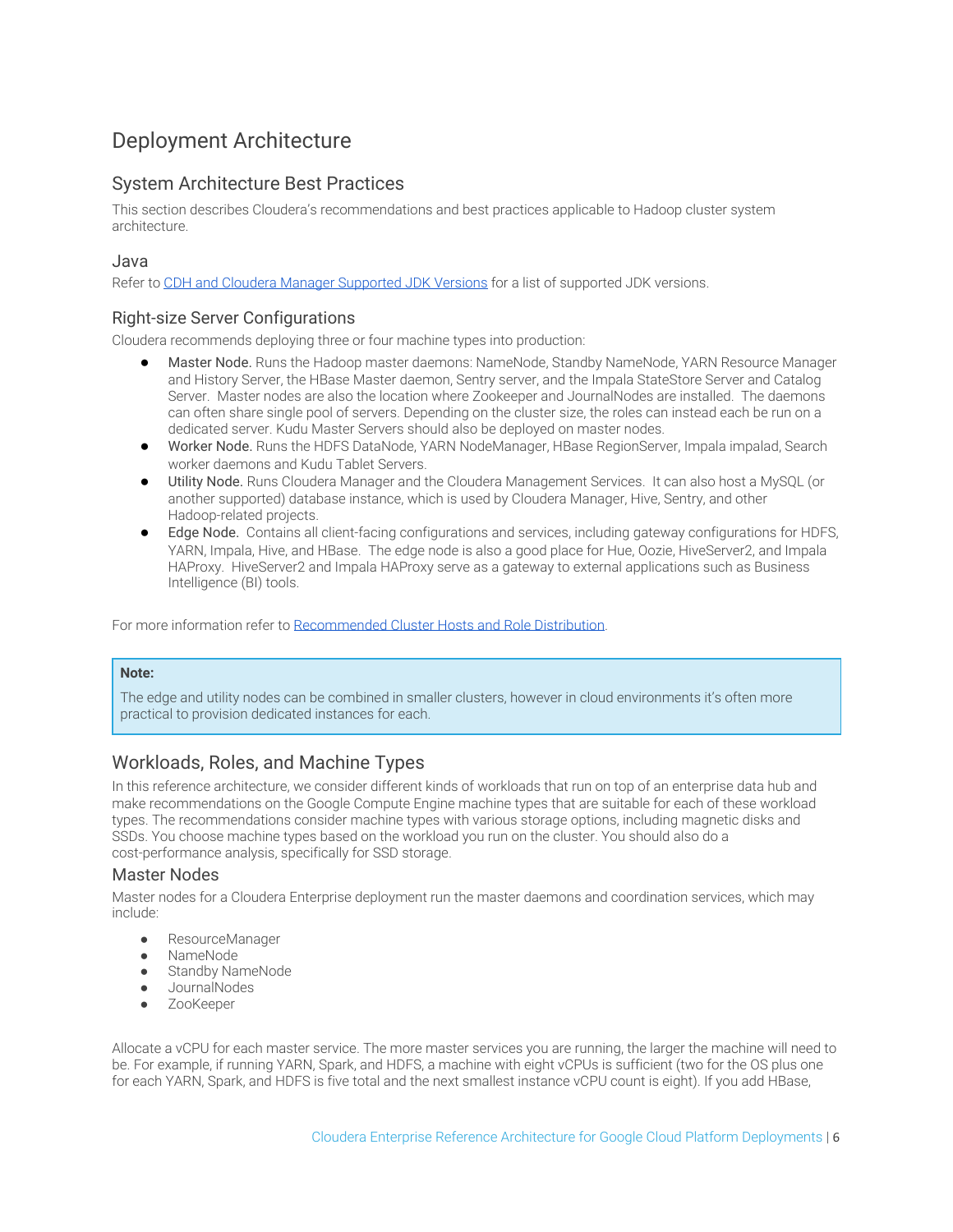Kafka, and Impala, you would pick a machine type with more vCPU and memory. The memory footprint of the master services tend to increase linearly with overall cluster size, capacity, and activity.

Cloudera supports running master nodes on both local- and persistent disk-backed machines.

#### Utility Nodes

Utility nodes for a Cloudera Enterprise deployment run management, coordination, and utility services, which may include:

- Cloudera Manager
- **JournalNode**
- ZooKeeper
- Oozie
- Hive Server
- Impala Catalog Server
- Impala State Store
- Job History Server
- Cloudera Management Services

Refer to Master node requirements.

#### <span id="page-6-0"></span>Worker Nodes

Worker nodes for a Cloudera Enterprise deployment run worker services. These may include:

- HDFS DataNode
- YARN NodeManager
- HBase RegionServer
- Impala Daemon
- Solr Servers

Allocate a vCPU for each worker service. For example an HDFS DataNode, YARN NodeManager, and HBase Region Server would each be allocated a vCPU. You will need to consider the memory requirements of each service. Some services like YARN and Impala can take advantage of additional vCPUs to perform work in parallel. Consider your cluster workload and storage requirements, determine the vCPU and memory resources you wish to allocate to each service, then select a machine type that's capable of satisfying the requirements. Don't forget to include two vCPUs for the OS.

#### <span id="page-6-1"></span>Edge Nodes

An edge node contains client-facing configurations and services, including gateway configurations for HDFS, MapReduce, Hive, and HBase. Hadoop client services run on edge nodes. These services may include:

- Third-party tools
- Hadoop command-line client
- Beeline client
- Flume agents
- Hue Server

Edge node services are typically deployed to the same type of hardware as those responsible for master node services, however any machine type can be used for an edge node so long as it has sufficient resources for your use. Depending on the size of the cluster, there may be numerous systems designated as edge nodes.

#### <span id="page-6-2"></span>Machine Types

The following matrix shows the different workload categories, machine types, and the roles they are suited for in a cluster.

| <b>Typical Services</b> | <b>Machine Types for Master Nodes</b> | <b>Machine Types for Worker Nodes</b> |  |  |
|-------------------------|---------------------------------------|---------------------------------------|--|--|
| MapReduce<br>VARN       | n1-highmem-2                          | n1-standard-8                         |  |  |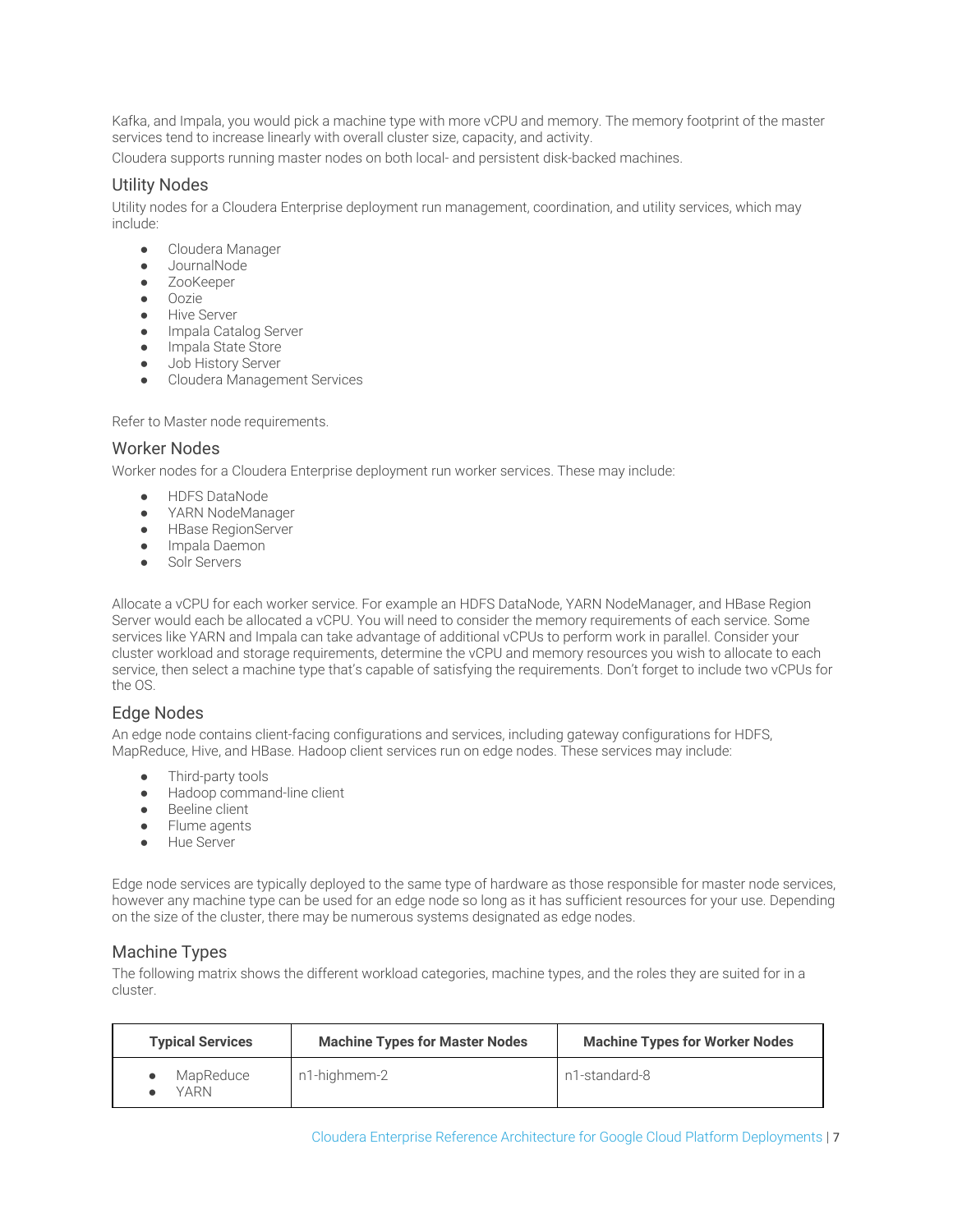| Spark<br>$\bullet$<br>Hive<br>Pig<br>Crunch |               |                                                 |
|---------------------------------------------|---------------|-------------------------------------------------|
| <b>HBase</b><br>Solr<br>Impala<br>$\bullet$ | n1-highmem-8  | n1-highmem-16<br>n1-highmem-32<br>n1-highmem-64 |
| All CDH services                            | n1-highmem-16 | n1-highmem-16<br>n1-highmem-32<br>n1-highmem-64 |

For dedicated Kafka brokers we recommend n1-standard-4 instances.

A detailed list of configurations and pricing for the different machine types is available on the [Google Compute Engine](https://cloud.google.com/compute/pricing) [pricing](https://cloud.google.com/compute/pricing) page.

# <span id="page-7-0"></span>Regions and Zones

[Regions](https://cloud.google.com/compute/docs/regions-zones/) are collections of zones, which are isolated locations in a general geographic location. Some regions have more zones than others. Zones maintain high-bandwidth, low-latency network connections to other zones in the same region. Zones can provide unique features such as specific processor types or high-core machines. When provisioning, you can choose a specific availability zone.

When planning a deployment, make sure to review the [pricing](https://cloud.google.com/storage/pricing) for data transfer in and out of zones. Consider the ingress, transfer between, and egress out of zones.

Cloudera EDH deployments are restricted to single regions. Clusters spanning regions are not supported. For more information, consult [Appendix A: Spanning GCP Zones.](#page-10-7)

# <span id="page-7-1"></span>Networking, Connectivity, and Security

Each VM instance is assigned to a single network, which controls how the instance can communicate with other instances and systems outside the network. The default network allows inbound SSH connections (port 22) and disallows all other inbound connectivity. Outbound connectivity is not restricted, nor is connectivity between instances on the same network.

When provisioned, each VM instance is assigned an internal IP and an ephemeral external IP. Cloudera recommends that you use the internal instance IP addresses when configuring the cluster.

More information about [instances and network](https://cloud.google.com/compute/docs/ip-addresses/reserve-static-external-ip-address) is available in the Google Compute Engine documentation.

### <span id="page-7-2"></span>Recommended Images

Google Compute Engine is compatible with numerous **[operating systems](https://cloud.google.com/compute/docs/images)** and provides support for many prebuilt images. Cloudera Enterprise deployments on Google Compute Engine are only supported when installed on operating systems supported by both [Cloudera](https://www.cloudera.com/documentation/enterprise/release-notes/topics/rn_consolidated_pcm.html#cdh_cm_supported_os) and [Compute Engine](https://cloud.google.com/compute/docs/images#os-compute-support), such as modern CentOS, Red Hat, Ubuntu.

RHEL is considered a [premium operating system;](https://cloud.google.com/compute/pricing#premiumimages) VMs launched with premium images incur additional hourly fees based in part on the machine type being launched.

# <span id="page-7-3"></span>Storage Options and Configuration

Google Cloud Platform offers different storage options that vary in performance, durability, and cost.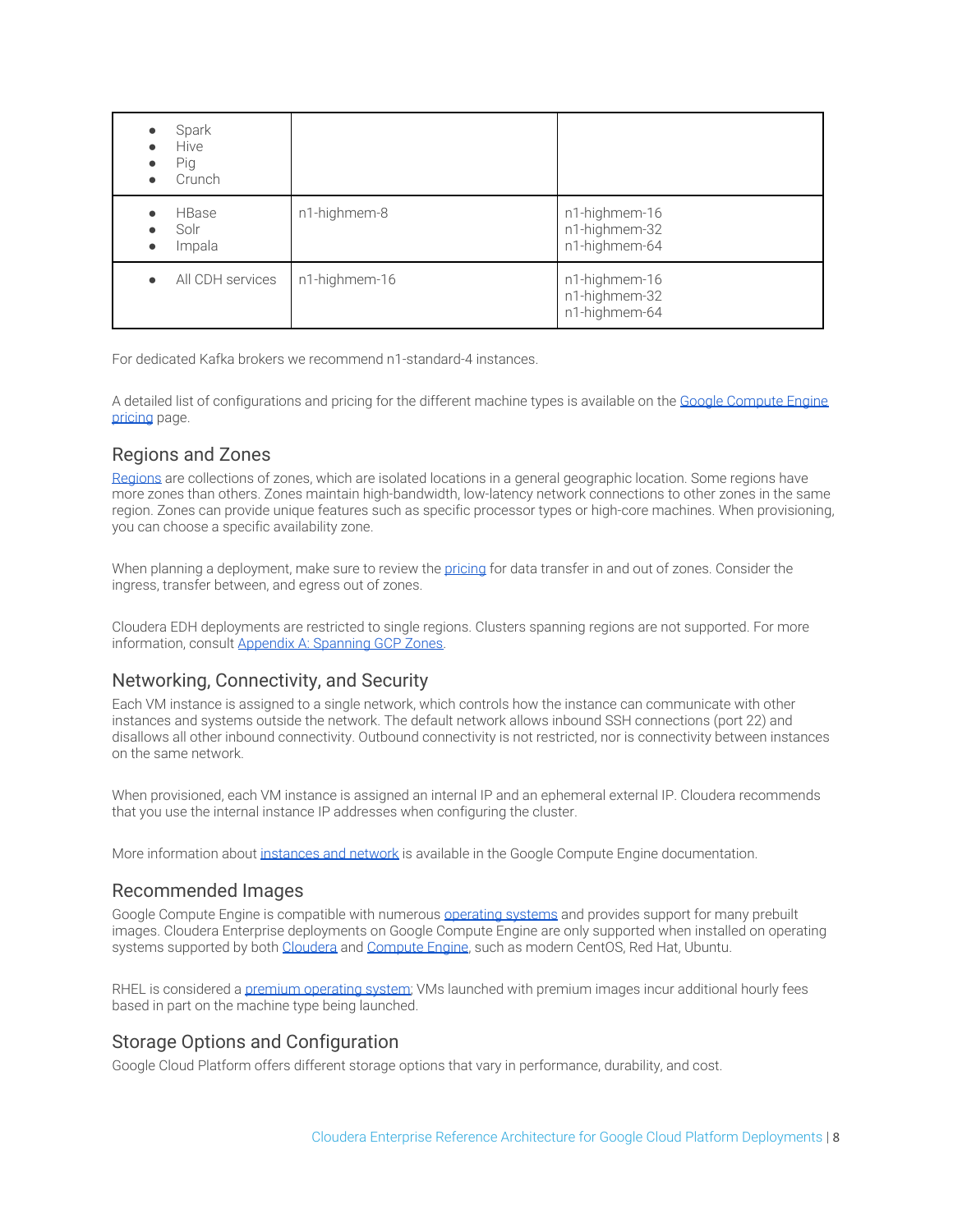### <span id="page-8-0"></span>Google Compute Engine

#### <span id="page-8-1"></span>**Persistent Disks**

Persistent disks are used as primary storage for VM instances. These disks provide durable network storage that can be attached to VM instances. If the VM instance fails or is terminated, the disk can simply be reattached to another instance. Depending on performance requirements, persistent storage can be backed by either standard hard disks or SSDs.

Cloudera requires using standard SSD persistent disks for master servers, one each dedicated for DFS metadata and ZooKeeper data. While these volumes don't suffer from the contention issues that can arise when using ephemeral disks, using dedicated volumes for each service can simplify resource monitoring. Cloudera requires standard SSD persistent disk volumes have a minimum capacity of 100 GB to maintain sufficient IOPs, although volumes can be sized larger to accommodate cluster activity.

#### **Note:**

While less expensive per GB, the [I/O characteristics](https://cloud.google.com/compute/docs/disks/) of standard persistent disk volumes make them unsuitable for the transaction-intensive and latency-sensitive master applications.

Cloudera recommends using standard persistent disks as DataNode storage, no more than two per VM instance. Because a persistent disk volume's throughput increases linearly with volume size, the recommended minimum volume size is 1.5 TB.

Cloudera does not support regional persistent disks.

#### <span id="page-8-2"></span>**Local SSD**

Local SSD provides local-attached storage to VM instances, providing increased performance at the cost of availability, durability, and flexibility. The lifetime of the storage is the same as the lifetime of the VM instance. If you stop or terminate the VM instance, the storage is lost. Local SSD cannot be used as a root disk. Users of local SSD should take extra precautions to back up their data.

#### <span id="page-8-3"></span>Google Cloud Storage

Google Cloud Storage can be used to ingest or export data to or from your HDFS cluster. In addition, it can provide disaster recovery or backup during system upgrades. The durability and availability guarantees make it ideal for a cold backup that you can restore in case the primary HDFS cluster goes down. Refer to [Configuring Google Cloud Storage](https://www.cloudera.com/documentation/enterprise/latest/topics/admin_gcs_config.html) [Connectivity](https://www.cloudera.com/documentation/enterprise/latest/topics/admin_gcs_config.html) for details.

For a hot backup, you need a second HDFS cluster holding a copy of your data. Refer to [Backup and Disaster Recovery](https://www.cloudera.com/documentation/enterprise/latest/topics/cm_bdr_about.html) for details.

#### <span id="page-8-4"></span>Root Device

When instantiating the VM instances, you can define the root device size. The root device size for Cloudera Enterprise clusters should be at least 500 GB to allow parcels and logs to be stored. By default, the root device is partitioned only with enough space for its source image or snapshot; [repartitioning the root persistent disk](https://cloud.google.com/compute/docs/disks/create-root-persistent-disks#repartitionrootpd) may require manual intervention, depending on the operating system used.

### <span id="page-8-5"></span>Capacity Planning

Using Google Compute Engine allows you to scale your Cloudera Enterprise cluster up and down easily. If your storage or compute requirements change, you can provision and deprovision instances and meet your requirements quickly, without buying physical servers. However, some advance planning makes operations easier. You must plan for whether your workloads need a high amount of memory or compute. The available VM instances have different amounts of memory and compute, and deciding which instance type and generation make up your initial deployment depends on the storage and workload requirements. The operational cost of your cluster depends on the type and number of instances you choose, combined with the amount and type of storage provisioned.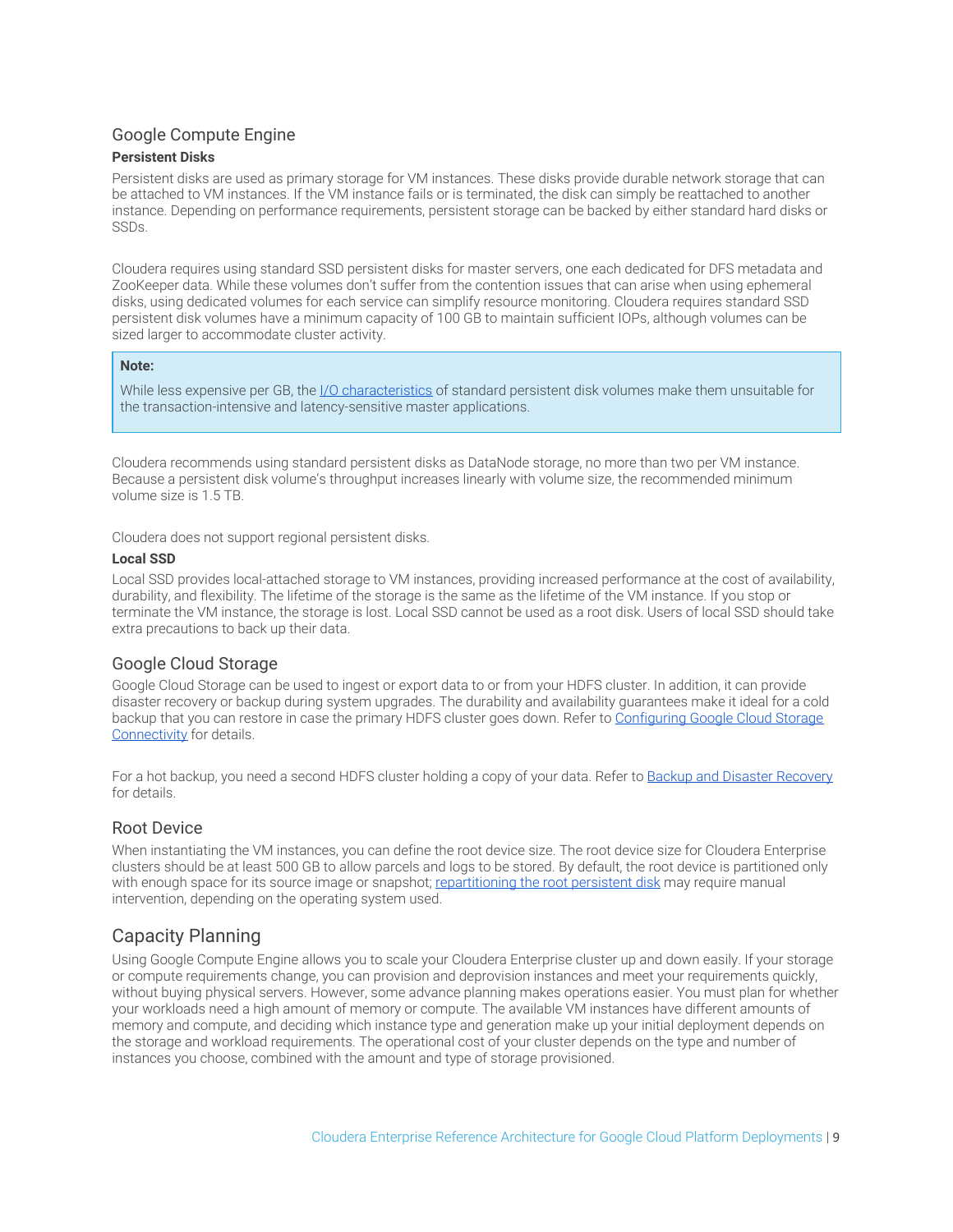## <span id="page-9-0"></span>Relational Databases

Cloudera Enterprise deployments require relational databases for the following components: Cloudera Manager, Cloudera Navigator, Hive metastore, Hue, Sentry, Oozie, and others. The database credentials are required during Cloudera Enterprise installation. Refer to [Cloudera Manager and Managed Service Datastores](https://www.cloudera.com/documentation/enterprise/latest/topics/cm_ig_installing_configuring_dbs.html) for more information.

For operating relational databases in Google Compute Platform, Cloudera requires you to provision VM instances and install and manage your own database instance. For more information, see to the list of [supported database types and](https://www.cloudera.com/documentation/enterprise/6/release-notes/topics/rg_database_requirements.html) [versions](https://www.cloudera.com/documentation/enterprise/6/release-notes/topics/rg_database_requirements.html).

# <span id="page-9-1"></span>Installation and Software Configuration

# <span id="page-9-2"></span>Preparation

#### <span id="page-9-3"></span>Provisioning Instances

To provision Google Compute Engine instances, you can use the [Google Cloud SDK](https://cloud.google.com/sdk/), the [Google Developers Console,](https://console.developers.google.com/) or [Cloudera Director.](http://www.cloudera.com/content/cloudera/en/documentation/cloudera-director/latest/topics/director_intro.html) When provisioning instances, make sure to specify the following:

- A [recommended image](#page-7-2)
- A [root disk of the proper size](#page-8-4)
- For DataNodes, one or two [properly sized persistent disks](#page-8-1)

You must also provision [relational databases](#page-9-0). The database credentials are required during Cloudera Enterprise installation.

#### <span id="page-9-4"></span>Setting Up Instances

Once the instances are provisioned, perform the following to prepare them for deploying Cloudera Enterprise:

- Disable iptables
- Disable SELinux
- Format and mount the instance storage, if not done during provisioning
- Resize the [root volume](#page-8-4) if it does not show full capacity

For more information on operating system preparation and configuration, see the [Cloudera Manager installation](https://www.cloudera.com/documentation/enterprise/6/latest/topics/installation.html) [instructions](https://www.cloudera.com/documentation/enterprise/6/latest/topics/installation.html).

### <span id="page-9-5"></span>Deploying Cloudera Enterprise

If you are using Cloudera Manager, log into the instance that you have elected to host Cloudera Manager and follow the [Cloudera Manager installation instructions](https://www.cloudera.com/documentation/enterprise/6/latest/topics/installation.html).

Cloudera Director is another deployment option that is tailored for the cloud. Cloudera Director allows you to easily deploy, monitor and modify clusters in Google Cloud Platform and other cloud providers. Detailed information regarding environment setup and prerequisites are provided in Director's [Getting Started on Google Cloud Platform](https://www.cloudera.com/documentation/director/latest/topics/director_get_started_gcp.html) documentation. Cloudera Director provides additional capabilities to grow or shrink your cluster to match changing needs in your workload.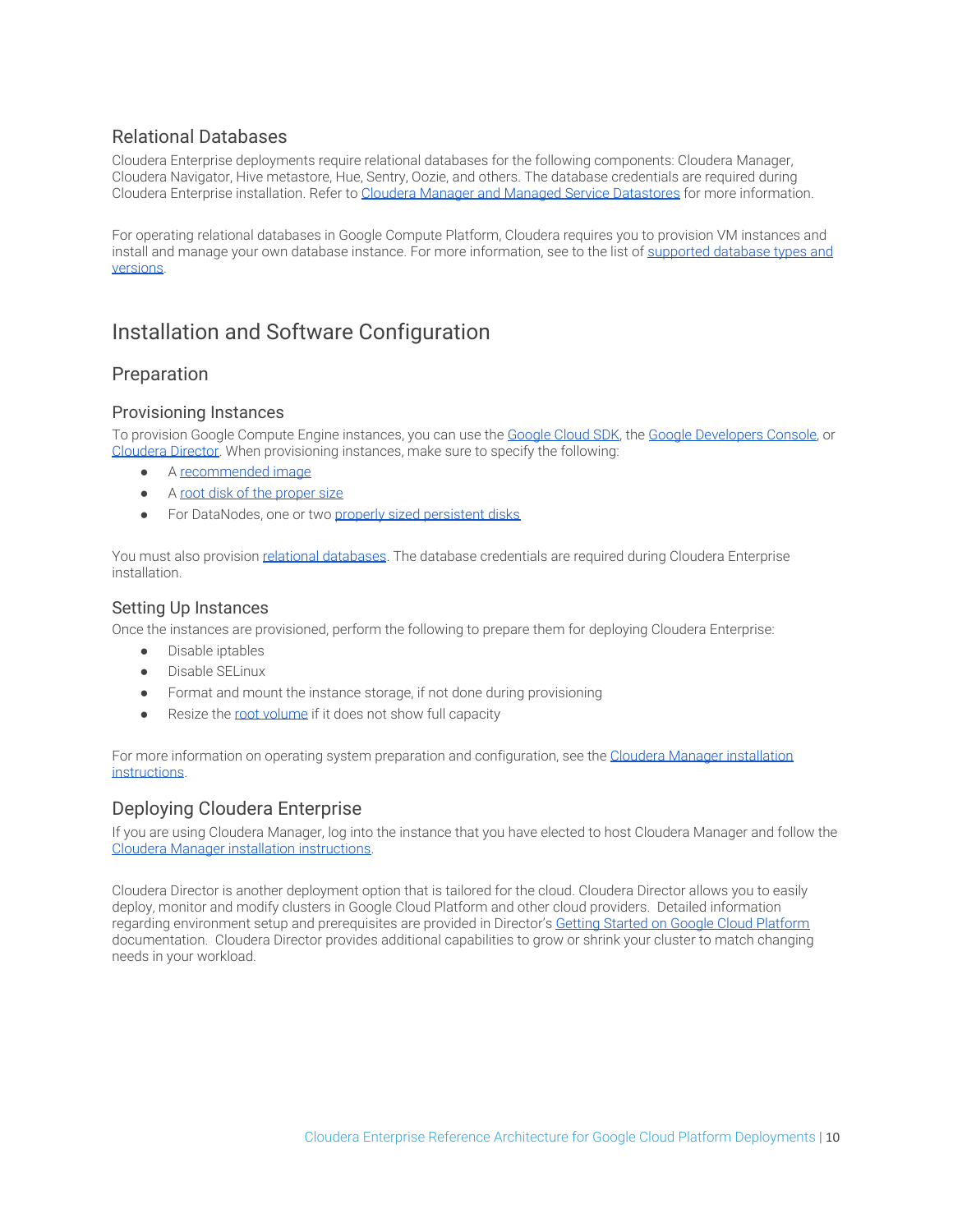# <span id="page-10-0"></span>Cloudera Enterprise Configuration Considerations

#### <span id="page-10-1"></span>**HDFS**

#### <span id="page-10-2"></span>**Durability**

For Cloudera Enterprise deployments in Google Compute Engine, the recommended storage option is standard persistent storage. HDFS on SSD persistent storage or local SSD are not recommended configurations. Guarantee data durability in HDFS by keeping replication at three. Cloudera does not recommend lowering the replication factor.

#### <span id="page-10-3"></span>**Availability**

Ensure HDFS availability by deploying the NameNode with high availability with at least three JournalNodes.

#### <span id="page-10-4"></span>ZooKeeper

Cloudera recommends running at least three ZooKeeper servers for availability and durability.

#### <span id="page-10-5"></span>Flume

For durability in Flume agents, use file channel. Flume's memory channel offers increased performance at the cost of no data durability guarantees. File channels offer a higher level of durability guarantee because the data is persisted on disk in the form of files. For guaranteed data delivery, use persistent disk-backed storage for the Flume file channel.

# Security Integration

The [Cloudera Security](https://www.cloudera.com/documentation/enterprise/latest/topics/security.html) guide is intended for system administrators who want to secure a cluster using data encryption, user authentication, and authorization techniques.

It provides conceptual overviews and [how-to](https://www.cloudera.com/documentation/enterprise/latest/topics/sg_how_tos_intro.html#security_howto_guides) information about setting up various Hadoop components for optimal security, including how to setup a gateway to restrict access. The guide assumes that you have basic knowledge of Linux and systems administration practices, in general.

# <span id="page-10-6"></span>Summary

<span id="page-10-7"></span>Cloudera and Google Cloud Platform allow users to deploy and use Cloudera Enterprise on Google Cloud Platform infrastructure, combining the scalability and functionality of the Cloudera Enterprise suite of products with the flexibility and economics of the Google cloud. This white paper provided reference configurations for Cloudera Enterprise deployments in Google Cloud Platform. These configurations leverage different Google Cloud services such as Compute Engine, Cloud Storage, and Cloud Interconnect.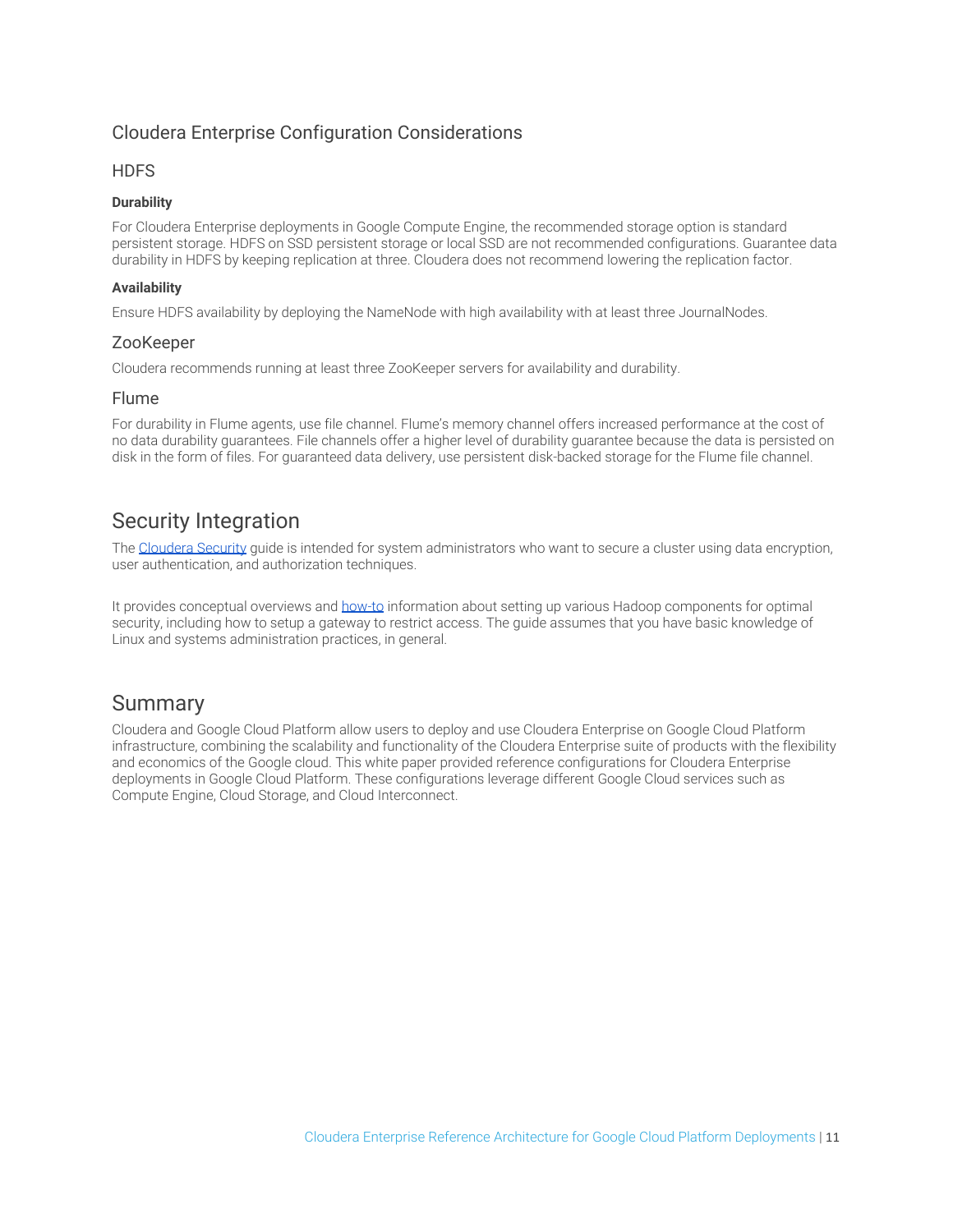# Appendix A: Spanning GCE Zones

Spanning a CDH cluster across multiple [Zones](https://cloud.google.com/compute/docs/regions-zones/) can provide highly available services and further protect data against GCE host, rack, and datacenter failures.

We recommend the following deployment methodology when spanning a CDH cluster across multiple GCE zones.

# GCE Provisioning

Provision all GCE instances in a single VPC network but within zones.

Deploy across three (3) zones within a single region.

Note: Network latency is both higher and less predictable across GCE regions. We do not recommend or support spanning clusters across regions.

## CDH Deployment

Deploy HDFS NameNode in High Availability mode with Quorum Journal nodes, with each master placed in a different zone. For example, if you've deployed the primary NameNode to us-east1-b you would deploy your standby NameNode to us-east1-a or us-east1-c. You should place a QJN in each zone.

Although HDFS currently supports only two NameNodes, the cluster can continue to operate if any one host, rack, or zone fails:

- lose active NameNode, standby NameNode takes over
- lose standby NameNode, active is still active; promote 3rd zone master to be new standby NameNode
- lose zone without any NameNode, still have two viable NameNodes

Deploy YARN ResourceManager nodes in a similar fashion.

Deploy a three node ZooKeeper quorum, one located in each zone.

Deploy edge nodes to all three zones and configure client application access to all three.

Configure [rack awareness,](https://www.cloudera.com/documentation/enterprise/latest/topics/cm_mc_specify_rack.html) one rack per zone. See the following screenshot for an example.

| Search                             |                     |                           |                   |                                                   |                   |                  | 0                    |                    |                             |
|------------------------------------|---------------------|---------------------------|-------------------|---------------------------------------------------|-------------------|------------------|----------------------|--------------------|-----------------------------|
| Columns:<br>Actions for Selected • |                     |                           |                   |                                                   |                   |                  |                      |                    |                             |
|                                    | <b>Status</b><br>÷. | Name                      | Rack<br>÷<br>n al | IP<br>$\frac{\partial \mathcal{L}}{\partial x^i}$ | Roles<br>÷        | Last Heartbeat + | Load Average         | Disk Usage         | <b>Physical Memory</b><br>÷ |
| O                                  | ◎                   | ip-10-6-6-16.ec2.internal | /east-1b          | 10.6.6.16                                         | $\geq 10$ Role(s) | 9.37s ago        | 0.29 0.52 0.40       | 97.7 GiB / 1.7 TiB | 6.9 GiB / 57.8 GiB          |
| n                                  | $\bullet$           | ip-10-6-6-40.ec2.internal | /east-1b          | 10.6.6.40                                         | $\geq 4$ Role(s)  | 10.04s ago       | 0.01 0.08 0.13       | 7.6 GiB / 500 GiB  | 1.8 GiB / 31 GiB            |
| O                                  | ◎                   | ip-10-6-6-46.ec2.internal | /east-1b          | 10.6.6.46                                         | $\geq 4$ Role(s)  | 10.08s ago       | $0.01$ $0.06$ $0.12$ | 7.6 GiB / 500 GiB  | 1.8 GiB / 31 GiB            |
| n                                  | O                   | ip-10-6-7-16.ec2.internal | /east-1c          | 10.6.7.16                                         | $\geq 9$ Role(s)  | $9.32s$ ago      | 0.10 0.23 0.21       | 95.9 GiB / 1.7 TiB | 3.8 GiB / 57.8 GiB          |
| n                                  | ◎                   | ip-10-6-7-31.ec2.internal | /east-1c          | 10.6.7.31                                         | $\geq 4$ Role(s)  | 10.13s ago       | 0.01 0.10 0.20       | 7.6 GiB / 500 GiB  | 1.8 GiB / 31 GiB            |
| Ω                                  | $\bullet$           | ip-10-6-7-46.ec2.internal | /east-1c          | 10.6.7.46                                         | $\geq 4$ Role(s)  | 10.03s ago       | $0.01$ $0.07$ $0.13$ | 7.5 GiB / 500 GiB  | 1.8 GiB / 31 GiB            |
| n                                  | $\bullet$           | ip-10-6-8-29.ec2.internal | /east-1d          | 10.6.8.29                                         | $\geq 8$ Role(s)  | $9.7s$ ago       | 0.09 0.22 0.19       | 95.9 GiB / 1.7 TiB | 3.6 GiB / 57.8 GiB          |
| Ω                                  | $\bullet$           | ip-10-6-8-54.ec2.internal | /east-1d          | 10.6.8.54                                         | $\geq 4$ Role(s)  | 10.15s ago       | $0.01$ $0.06$ $0.13$ | 7.6 GiB / 500 GiB  | 1.8 GiB / 31 GiB            |
| o                                  | ◎                   | ip-10-6-8-8.ec2.internal  | /east-1d          | 10.6.8.8                                          | $\geq 4$ Role(s)  | 10s ago          | $0.00$ $0.07$ $0.15$ | 7.6 GiB / 500 GiB  | 1.8 GiB / 31 GiB            |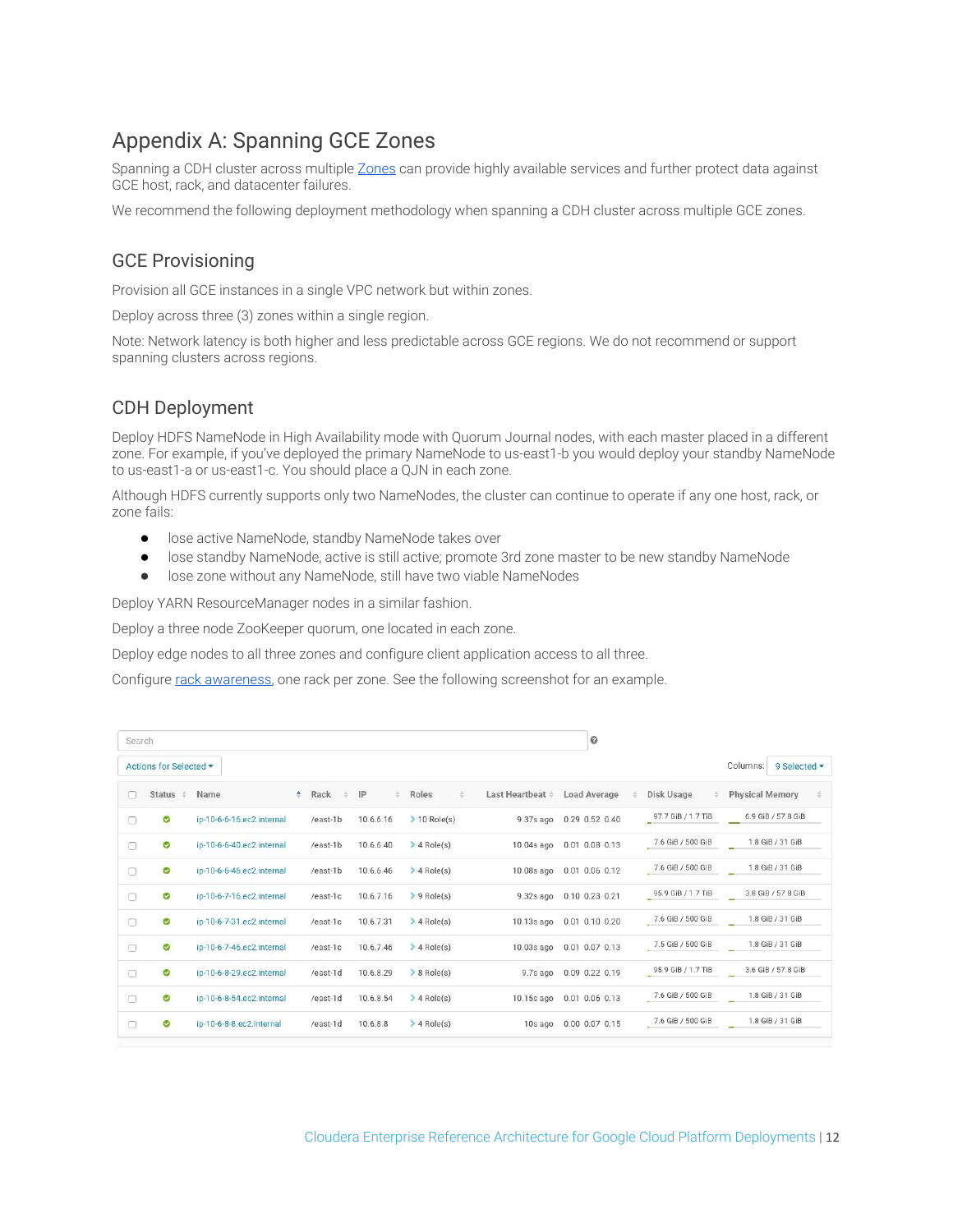# **Considerations**

There are [data transfer costs](https://cloud.google.com/compute/pricing#network) associated with GCE network data sent between zones.

DFS throughput will be less than if cluster nodes were provisioned within a single zone.

Network throughput and latency vary based on zone and GCE machine size and neither are guaranteed. GCE machines have a 2 Gbps egress cap per vCPU (up to 16 Gbps/machine). Expect a drop in throughput when a smaller instance is selected and a slight increase in latency as well; both ought to be verified for suitability before deploying to production.